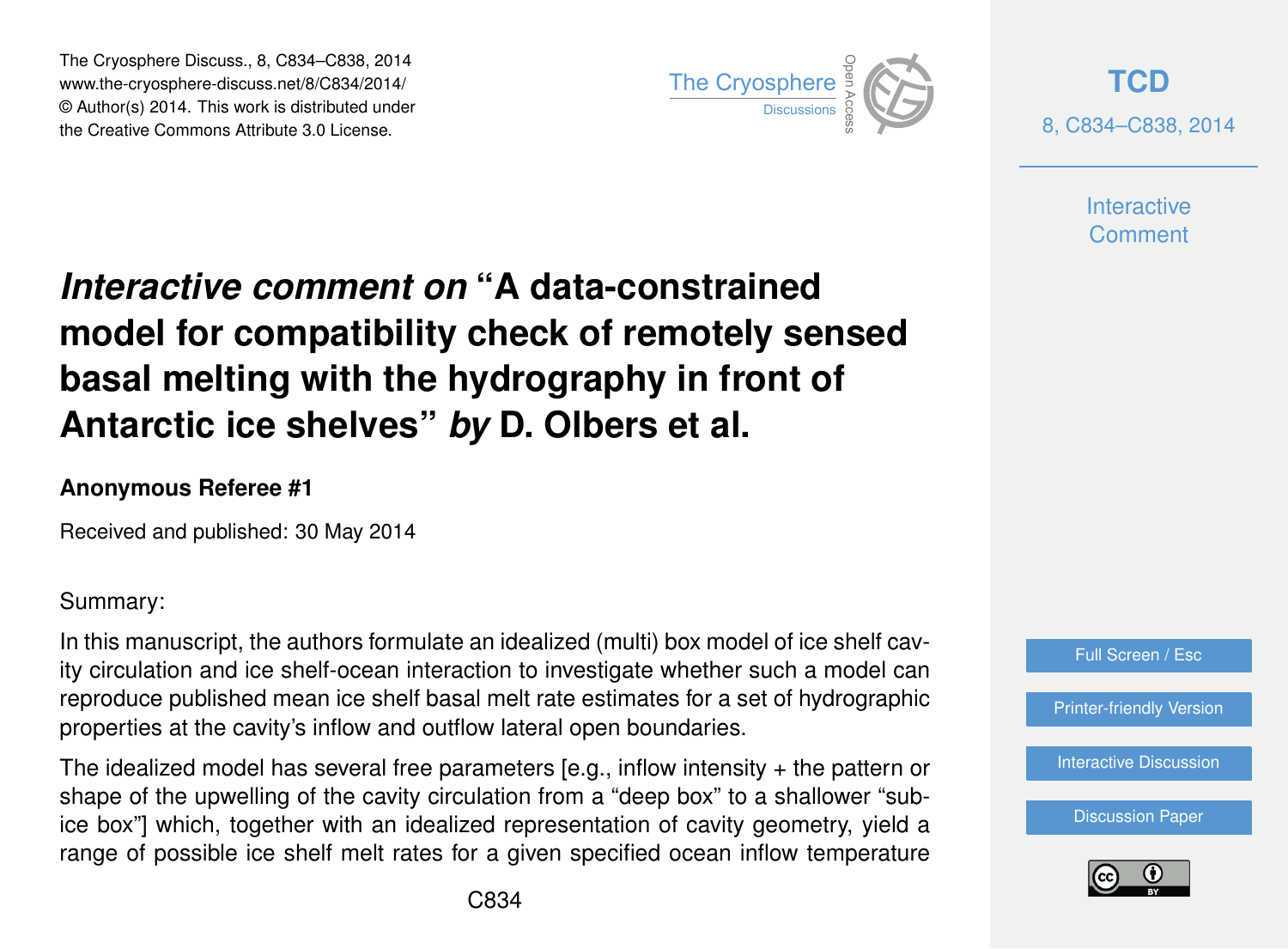and salinity. The simplicity of the model affords a search over a wide range of the parameter space to identify whether a subset of model parameters can be found that reproduces the observed mean basal ice shelf melt rate and ocean outflow temperature and salinity.

General comments:

Showing that a wide range of simple cavity circulation structures can yield observed mean basal ice shelf melt rates for a given set of ocean properties entering an ice shelf cavity is a potentially useful contribution. Few ocean circulation models are currently being used to explicitly simulate ice shelf cavity circulation and the subsequent interactions between the circulation and the ice shelf at fine resolutions. One problem is that the full three-dimensional cavity shapes are generally unavailable; another problem is that the proper form of the ocean-ice shelf melt parameterization is still debated. Therefore, if we know that mean basal ice shelf melt rates can be reproduced over a wide range of idealized cavity circulation patterns and with a relatively simple ocean-ice melt parameterization, we could more easily evaluate different numerical ocean models that explicitly simulate cavity circulation and ice-ocean interaction.

Simple box models can be extremely useful for developing a conceptual understanding of complex phenomena. However, it is not obvious how conceptual understanding is being advanced here. The authors show that canonical cavity circulation patterns can be made to yield realistic mean basal melt rate but this finding is not particularly surprising given that (1) their melt rate parameterization is a function of circulation speed in the sub-ice box and (2) the speed of the along-cavity flow in the sub-ice boxes is the free tuning parameter [total inflow volume plus the upwelling pattern can give either high or low average velocities in the sub-ice boxes]. The utility of the work would be much greater if the authors could compare their solutions against existing hypothesized cavity circulation patterns for particular ice shelves. Perhaps they could show an example where the only circulation pattern that yields a realistic mean basal melt rate in a particular cavity is different than what the community believes exists there.

## **[TCD](http://www.the-cryosphere-discuss.net)**

8, C834–C838, 2014

**Interactive Comment** 

Full Screen / Esc

[Printer-friendly Version](http://www.the-cryosphere-discuss.net/8/C834/2014/tcd-8-C834-2014-print.pdf)

**[Interactive Discussion](http://www.the-cryosphere-discuss.net/8/919/2014/tcd-8-919-2014-discussion.html)** 

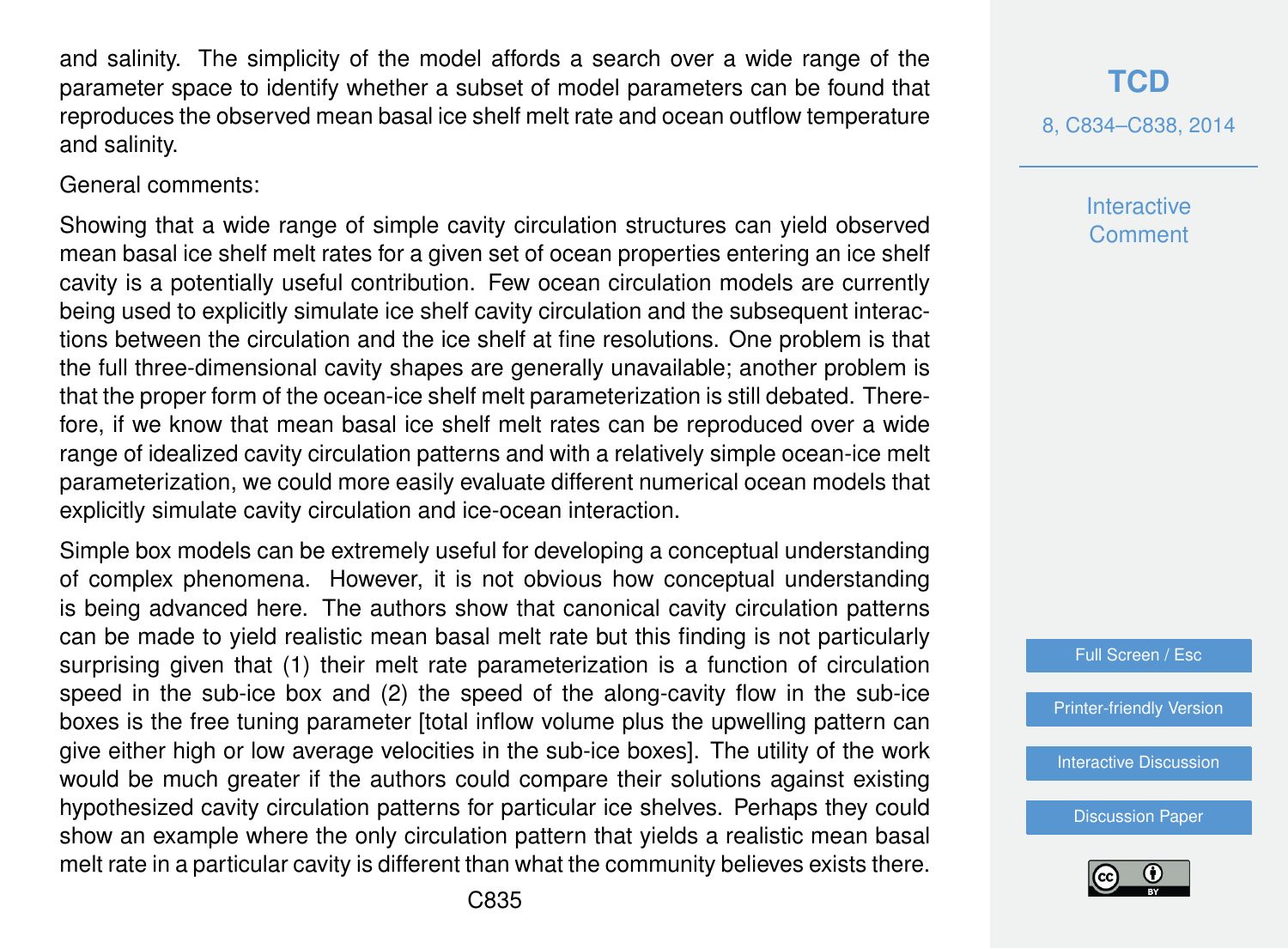In such a case, our basic conceptual understanding of the circulation in at least that particular cavity would be improved.

Estimates of the magnitudes and spatial patterns of ice shelf basal melt rates have been produced from observations and ocean general circulation models [e.g., Rignot + Jacobs, 2002, Science. Rapid Bottom Melting Widespread near Antarctic Ice Sheet Grounding Lines, Khazendar et. al. 2013 Nature Comm.], yet information about the spatial patterns of the basal melt rates are not used to constrain this idealized model, nor are they used for a posteriori evaluation of the solution parameter space. The authors should compare their results against existing melt rate spatial patterns or at least argue why they do not need to evaluate their model solutions against those observations (or simulations).

There is no comparison of cavity circulation solutions found in their idealized model with those found by more complex ocean general circulation models. It would be very helpful to demonstrate that simulations of a cavity circulation and/or ocean-ice shelf melt rates from ocean general circulation models do indeed fall within the idealized model's solution space. [see Heimbach + Losch, 2012. Annals of Glac. plus references therein].

There could be more discussion about the implications of their choice of the hydrographic properties of the cavity inflow. Inflow hydrographic properties certainly may vary significantly over a range of time and spatial scales but are typically only available along single synoptic sections during ice-free conditions in summer. On the other hand, published estimates of basal melt rates from remote sensing are typically presented as being long-term [annual or longer] averages. There is an obvious and serious inconsistency here – can one really expect to reliably match [annual or longer] mean basal melt rates using synoptic snapshots of potentially highly variable cavity inflow properties?

I am not convinced that the investigation of a very small subset of their model's parameter space significantly clarifies our current conceptual understanding of cavity circula-

## **[TCD](http://www.the-cryosphere-discuss.net)**

8, C834–C838, 2014

**Interactive Comment** 



[Printer-friendly Version](http://www.the-cryosphere-discuss.net/8/C834/2014/tcd-8-C834-2014-print.pdf)

[Interactive Discussion](http://www.the-cryosphere-discuss.net/8/919/2014/tcd-8-919-2014-discussion.html)

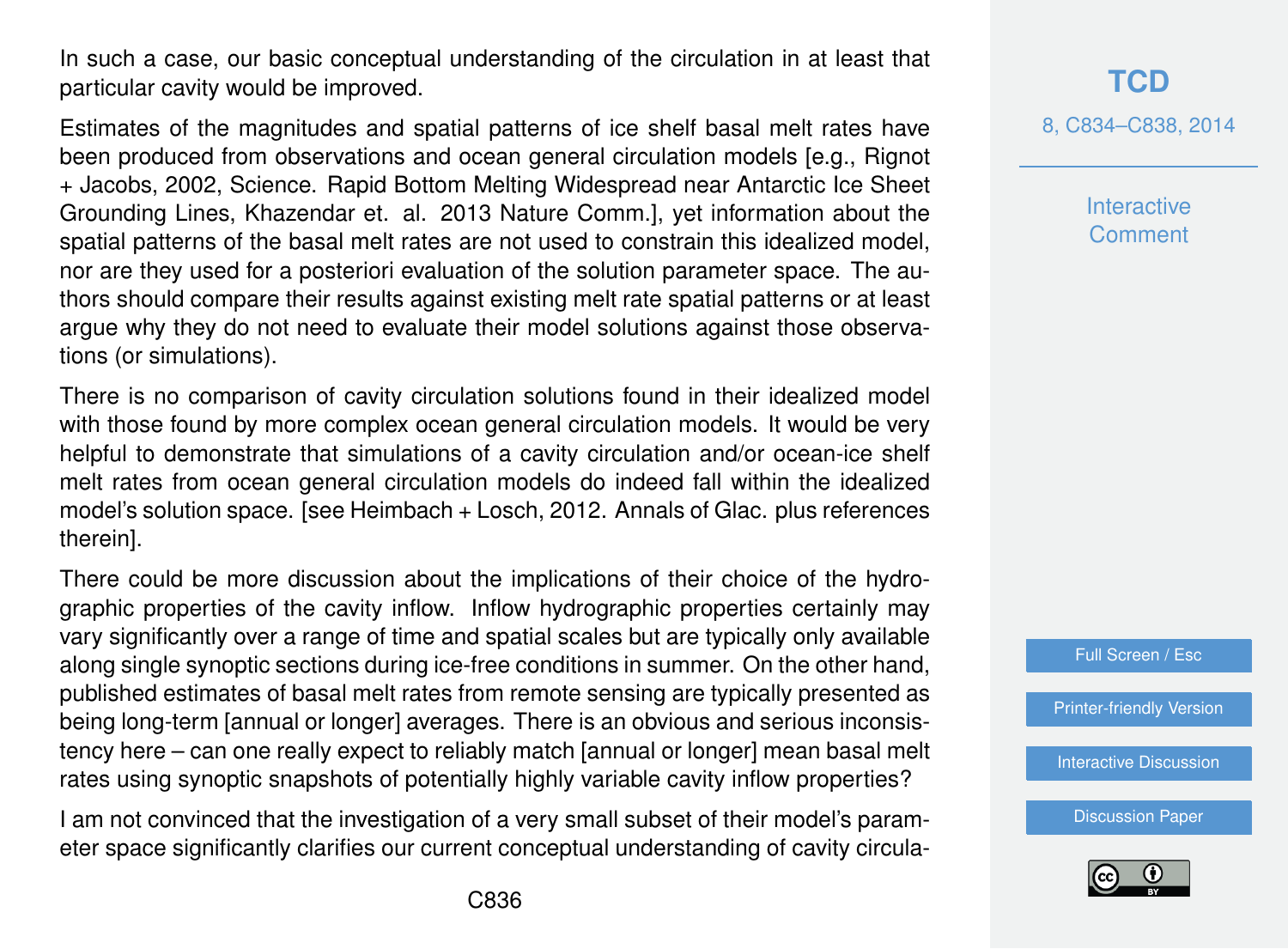tion or ice shelf basal melt in general, or the circulation or basal melt patterns for any one ice shelf in particular.

#### Specific comments

1) why are hydrographic inflow properties not part of the parameter space? They are imperfectly known and it is likely that the solution parameter space is highly sensitive to the choice of inflow properties.

2) p.921: lines 4-9. The point of these sentences is not clear. Models are always approximations of reality, and it would indeed be surprising if the first attempts to simulate ice-shelf cavity circulation and ocean-ice shelf interaction would yield circulations and melt rates that were consistent with observations. The iterative improvement of models [in whatever form] by comparing their output against observations is how science advances. Yet, the authors suggest that complex models are too "elaborate" to refine, which is a bit of an exaggeration.

3) P.921 lines 10-14: the authors claim that their approach has the advantage that it allows one to potentially 'scan the complete parameter space'. Yet the size of the parameter space considered here is not a fundamental feature of the problem but actually defined by the authors a priori. One could trivially expand the parameter space by also varying (1) hydrographic inflow T and S properties, e.g., +/- an uncertainty, (2) upwelling (w) decay parameter, \alpha:  $w(x) \approx w$  o e^{-\alpha x}. Indeed, the dimension of the true parameter space of even this simple box model is much greater than the authors imply.

4) p.921 lines 25-end, p.922 lines 1-3: the authors claim that if they cannot find a subset of the parameter space that yields a mean basal melt rate that matches observations, then the "data . . . must be judged as incompatible". In other words, the authors claim that their model can discover problems with reported mean basal melt rates. P. 930 line 9 and P.931 lines 23-end make the same point. The authors have not at all convincingly demonstrated that their idealized model can be used to identify problems **Interactive Comment** 

Full Screen / Esc

[Printer-friendly Version](http://www.the-cryosphere-discuss.net/8/C834/2014/tcd-8-C834-2014-print.pdf)

[Interactive Discussion](http://www.the-cryosphere-discuss.net/8/919/2014/tcd-8-919-2014-discussion.html)